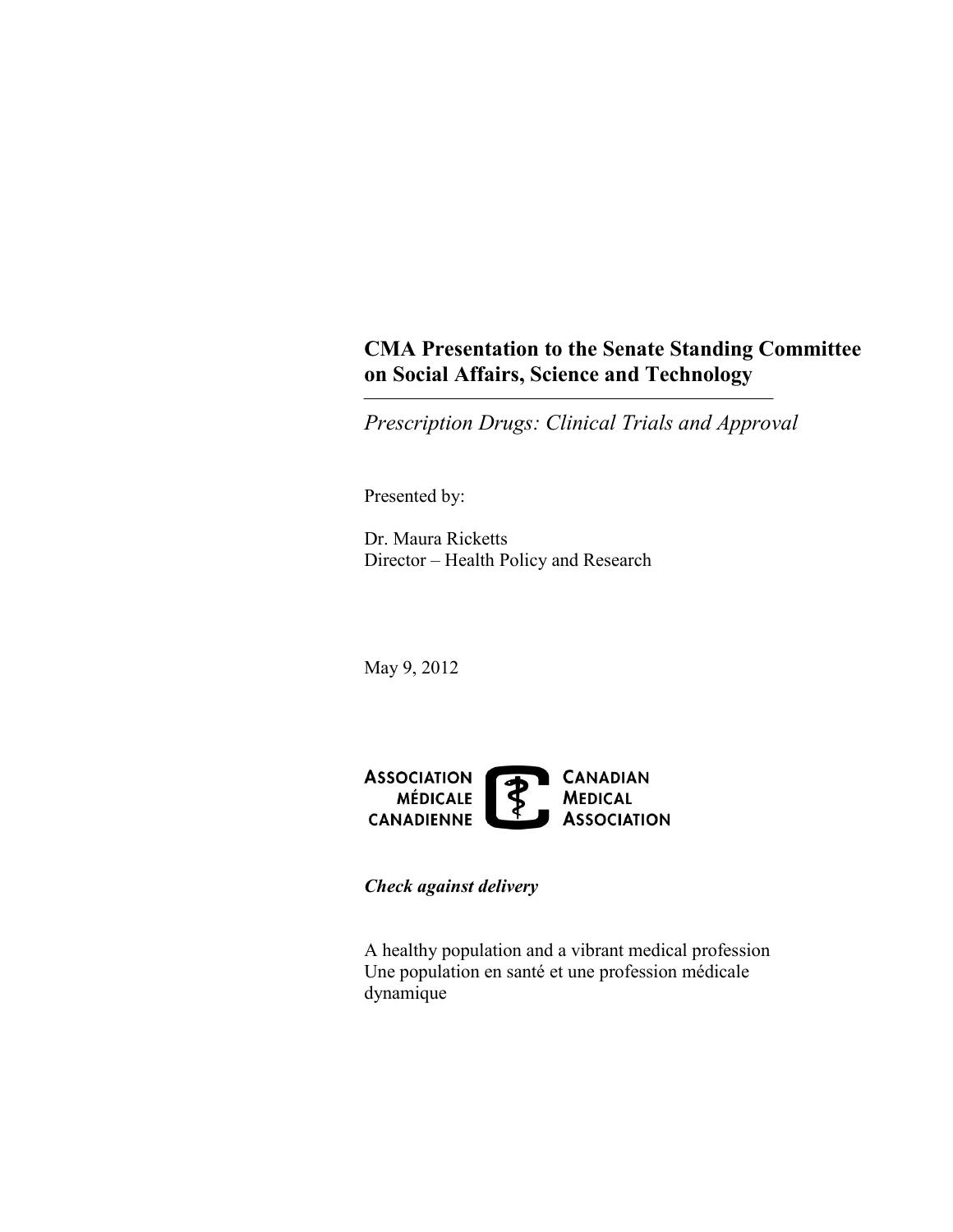The Canadian Medical Association (CMA) is the national voice of Canadian physicians. Founded in 1867, CMA's mission is to serve and unite the in partnership with the people of Canada, for the highest standards of health and health care. physicians of Canada and be the national advocate,

 Canadian public, CMA performs a wide variety of promotion and disease/injury prevention policies and strategies, advocating for access to quality health physicians to help them influence, manage and adapt to changes in health care delivery. On behalf of its more than 76,000 members and the functions. Key functions include advocating for health care, facilitating change within the medical profession, and providing leadership and guidance to

 The CMA is a voluntary professional organization 51 national medical organizations. representing the majority of Canada's physicians and comprising 12 provincial and territorial divisions and

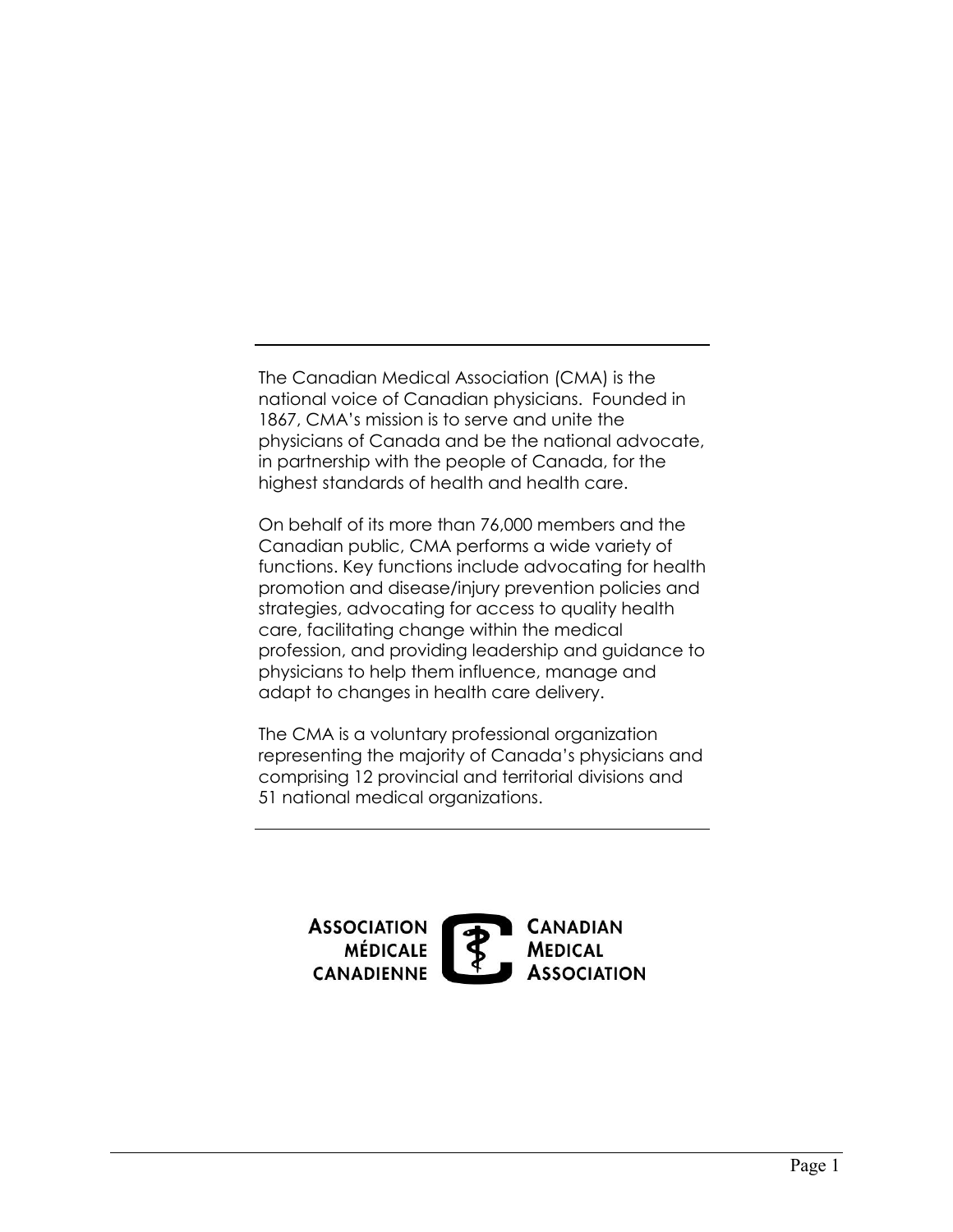Good afternoon. My name is Dr. Maura Ricketts and I am the Director of Public opportunity to appear before this Committee today as part of your study of clinical trials and drug approvals. Health for the Canadian Medical Association. The CMA appreciates the

 The CMA represents more than 76,000 physicians in Canada. Its mission is to serve and unite the physicians of Canada and to be the national advocate, in partnership with all Canadians, for the highest standards of health and health care.

 Because prescription drugs are an essential component of health care, the CMA has developed a considerable body of policy on pharmaceutical issues. This work can be distilled into one fundamental principle: The CMA believes that our country requires a National Pharmaceutical Strategy to ensure every individual has timely access to safe, effective and affordable prescription drugs. Despite the commitment wait for government leadership on this issue. Drugs replace more costly and in the 2004 Health Accord to the creation of such a strategy, Canadians continue to invasive medical interventions. They are an essential tool in the physician's tool box.

 To ensure safety and effectiveness, the CMA also believes in the need for a strong, unbiased, evidence-based system for research and approval. This is at the heart of our commitment to patient-centred care.

 In evaluating whether to prescribe a new drug to a patient, a physician will weigh several factors: Does this product offer any benefits over what I am prescribing now? Will it be more effective? Will this new drug be safer? Will it solve any tricky clinical problems, such as drug interactions, or reduce side effects that prevent a medication from being used properly? The physician may also ask: What is the evidence that this new drug is an improvement? Can I trust the evidence? Where can I get access to accurate, reliable information and data on this drug?

Pre-approval drug research must provide answers to these fundamental questions.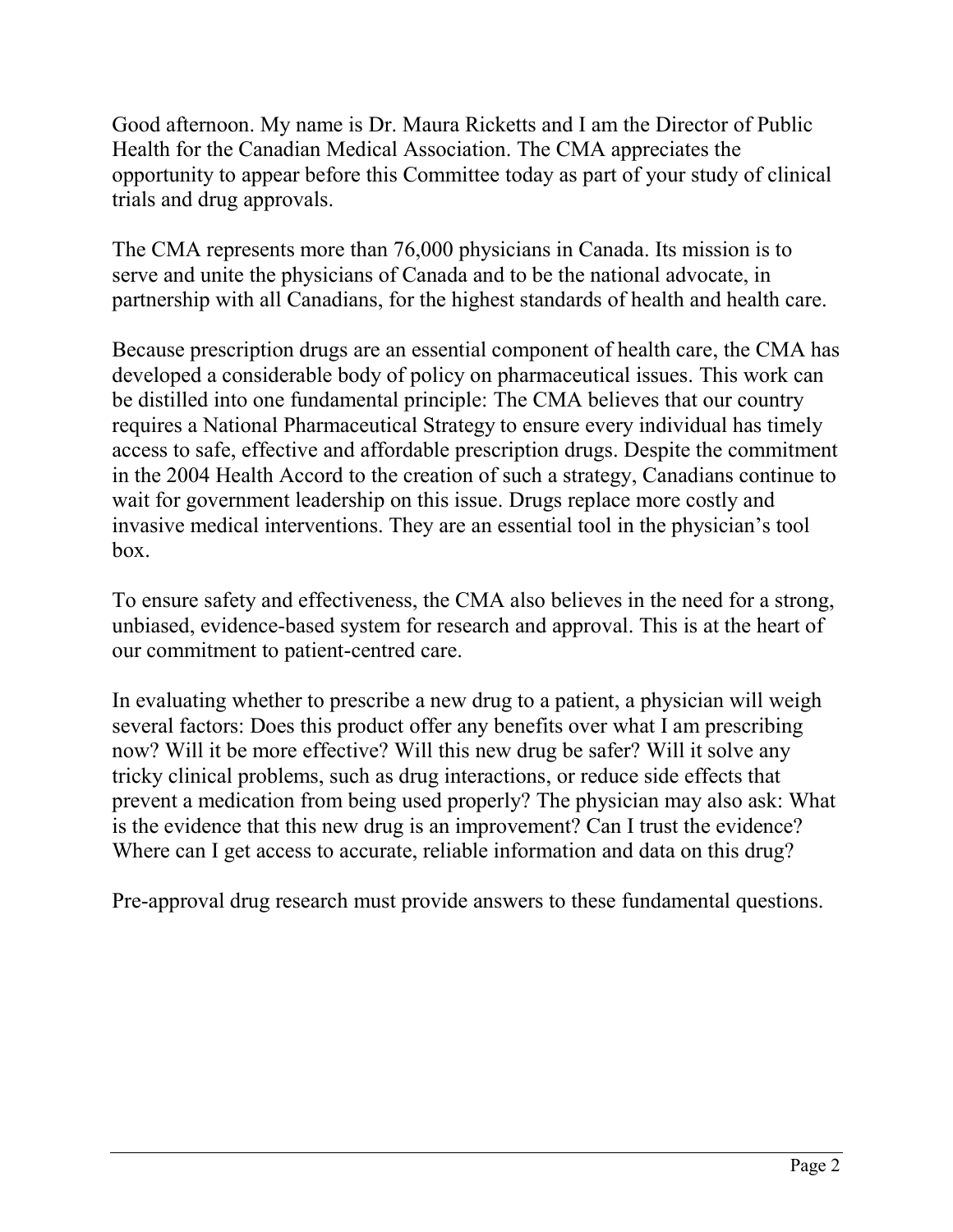## **Clinical Trials**

 I will now focus on two particular issues of concern to practising physicians with regard to clinical trials:

- First, what is being compared to what? Clinical trials may be sufficient for Health Canada's regulatory purposes, but may provide only part of the on all patients, or only on some of them? Would other patients derive equal benefit from an already existing drug, or from a lifestyle change such as diet or other drugs on the market – and to other interventions, as well. information a physician needs. For example, is a new cholesterol drug effective exercise? The CMA recommends that researchers compare a new product to
- Second, is timely, reliable and objective information available on all clinical trial results, not just the positive ones? Canadians need to be informed when a drug has performed disappointingly in trials if they are to make informed decisions about their health care. The CMA, therefore, recommends the results health professionals and the public. of all clinical trials, not just those with positive results, be made available to

 I would like to add that the current documentation is not very user-friendly. We recommend that Health Canada prepare summaries of the most essential data, not only for physicians, but for all Canadians to be able to access this information.

## **The Drug Approval Process**

 Turning now to the drug approval process, the CMA believes the following principles should apply:

- The primary criteria for approval should be whether the drug **improves health outcomes** and **offers an improvement** over products currently on the market.
- The review process should be as **timely** as is consistent with ensuring optimal health outcomes and the safety of the drug supply.
- The review process should be **impartial** and founded on the best available scientific evidence.
- The review process should be **open and transparent**.
- life cycle. It is not uncommon to identify serious safety hazards after a drug has • Finally, approval of a drug is not an endpoint, but rather one step in that drug's